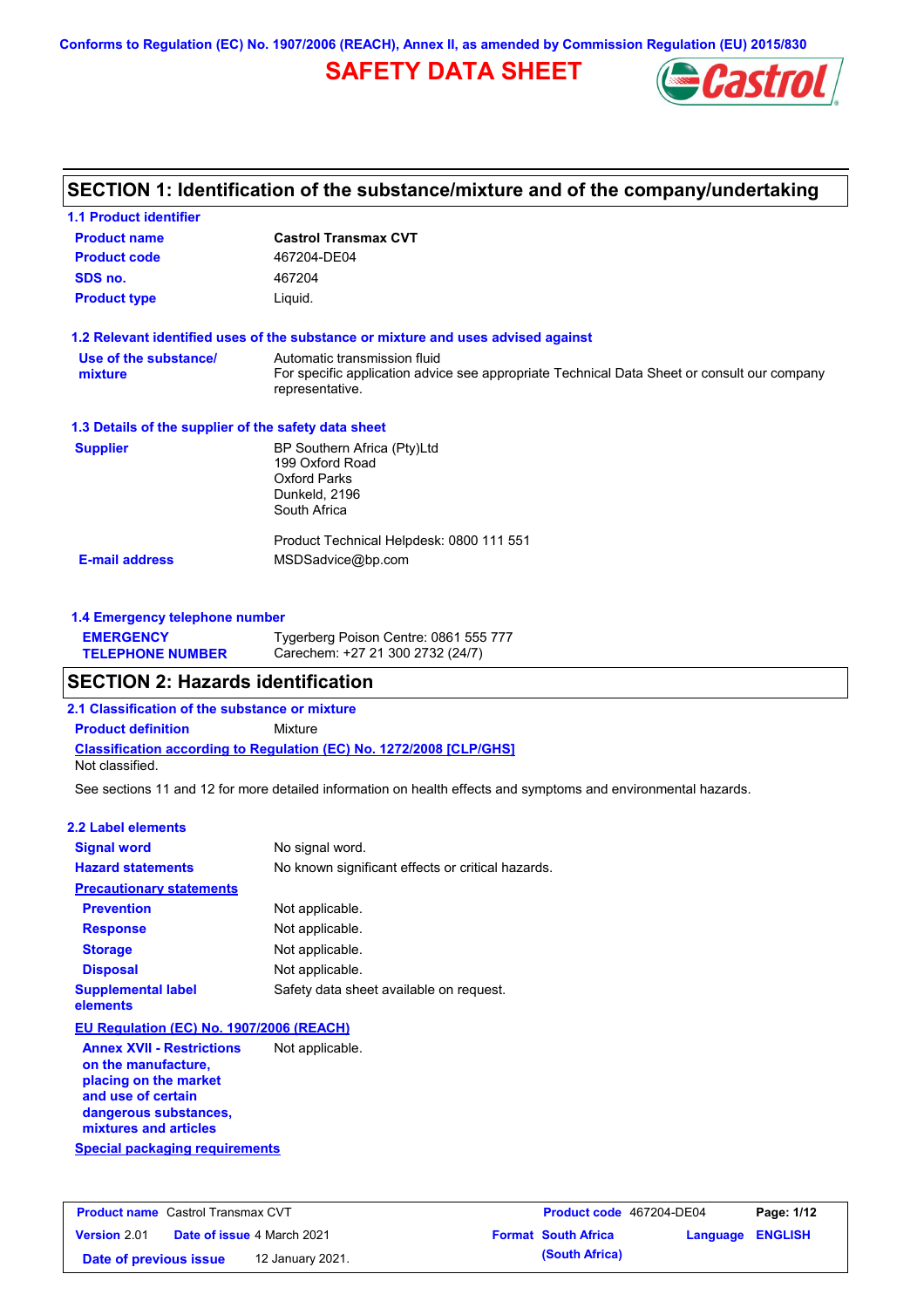# **SECTION 2: Hazards identification**

| <b>Containers to be fitted</b><br>with child-resistant<br>fastenings                                                     | Not applicable.                                                                                               |
|--------------------------------------------------------------------------------------------------------------------------|---------------------------------------------------------------------------------------------------------------|
| <b>Tactile warning of danger</b>                                                                                         | Not applicable.                                                                                               |
| 2.3 Other hazards                                                                                                        |                                                                                                               |
| <b>Results of PBT and vPvB</b><br>assessment                                                                             | Product does not meet the criteria for PBT or vPvB according to Regulation (EC) No. 1907/2006,<br>Annex XIII. |
| <b>Product meets the criteria</b><br>for PBT or vPvB according<br>to Regulation (EC) No.<br><b>1907/2006, Annex XIII</b> | This mixture does not contain any substances that are assessed to be a PBT or a vPvB.                         |
| Other hazards which do<br>not result in classification                                                                   | Defatting to the skin.                                                                                        |

## **SECTION 3: Composition/information on ingredients**

Mixture

### **3.2 Mixtures**

**Product definition**

Highly refined base oil (IP 346 DMSO extract < 3%). Proprietary performance additives.

| <b>Product/ingredient</b><br>name                                                                                                                                                                                                                                      | <b>Identifiers</b>                                                                      | $\frac{9}{6}$ | <b>Regulation (EC) No.</b><br>1272/2008 [CLP] | <b>Type</b> |
|------------------------------------------------------------------------------------------------------------------------------------------------------------------------------------------------------------------------------------------------------------------------|-----------------------------------------------------------------------------------------|---------------|-----------------------------------------------|-------------|
| Distillates (petroleum), hydrotreated<br>light paraffinic                                                                                                                                                                                                              | REACH #: 01-2119487077-29<br>EC: 265-158-7<br>CAS: 64742-55-8<br>Index: 649-468-00-3    | ≥25 - ≤50     | Asp. Tox. 1, H304                             | [1]         |
| 2-Propenoic acid, 2-methyl-, butyl<br>ester, polymer with N-[3-<br>(dimethylamino)propyl]-2-methyl-<br>2-propenamide, dodecyl 2-methyl-<br>2-propenoate, eicosyl 2-methyl-<br>2-propenoate, hexadecyl 2-methyl-<br>2-propenoate and octadecyl<br>2-methyl-2-propenoate | CAS: 176487-46-0                                                                        | ~10           | Eye Irrit. 2, H319                            | [1]         |
| Lubricating oils (petroleum), C15-30,<br>hydrotreated neutral oil-based                                                                                                                                                                                                | REACH #: 01-2119474878-16 ≤3<br>EC: 276-737-9<br>CAS: 72623-86-0<br>Index: 649-482-00-X |               | Asp. Tox. 1, H304                             | [1]         |
| See Section 16 for the full text of the H statements declared above.                                                                                                                                                                                                   |                                                                                         |               |                                               |             |

### **Type**

[1] Substance classified with a health or environmental hazard

[2] Substance with a workplace exposure limit

[3] Substance meets the criteria for PBT according to Regulation (EC) No. 1907/2006, Annex XIII

[4] Substance meets the criteria for vPvB according to Regulation (EC) No. 1907/2006, Annex XIII

[5] Substance of equivalent concern

[6] Additional disclosure due to company policy

Occupational exposure limits, if available, are listed in Section 8.

### **SECTION 4: First aid measures**

| Eye contact         | In case of contact, immediately flush eyes with plenty of water for at least 15 minutes. Eyelids<br>should be held away from the eyeball to ensure thorough rinsing. Check for and remove any<br>contact lenses. Get medical attention.             |
|---------------------|-----------------------------------------------------------------------------------------------------------------------------------------------------------------------------------------------------------------------------------------------------|
| <b>Skin contact</b> | Wash skin thoroughly with soap and water or use recognised skin cleanser. Remove<br>contaminated clothing and shoes. Wash clothing before reuse. Clean shoes thoroughly before<br>reuse. Get medical attention if irritation develops.              |
| <b>Inhalation</b>   | If inhaled, remove to fresh air. In case of inhalation of decomposition products in a fire,<br>symptoms may be delayed. The exposed person may need to be kept under medical<br>surveillance for 48 hours. Get medical attention if symptoms occur. |
| <b>Ingestion</b>    | Do not induce vomiting unless directed to do so by medical personnel. Get medical attention if<br>symptoms occur.                                                                                                                                   |

| <b>Product name</b> Castrol Transmax CVT                 |  | Product code 467204-DE04   |                         | Page: 2/12 |  |
|----------------------------------------------------------|--|----------------------------|-------------------------|------------|--|
| <b>Version 2.01</b><br><b>Date of issue 4 March 2021</b> |  | <b>Format South Africa</b> | <b>Language ENGLISH</b> |            |  |
| Date of previous issue<br>12 January 2021.               |  |                            | (South Africa)          |            |  |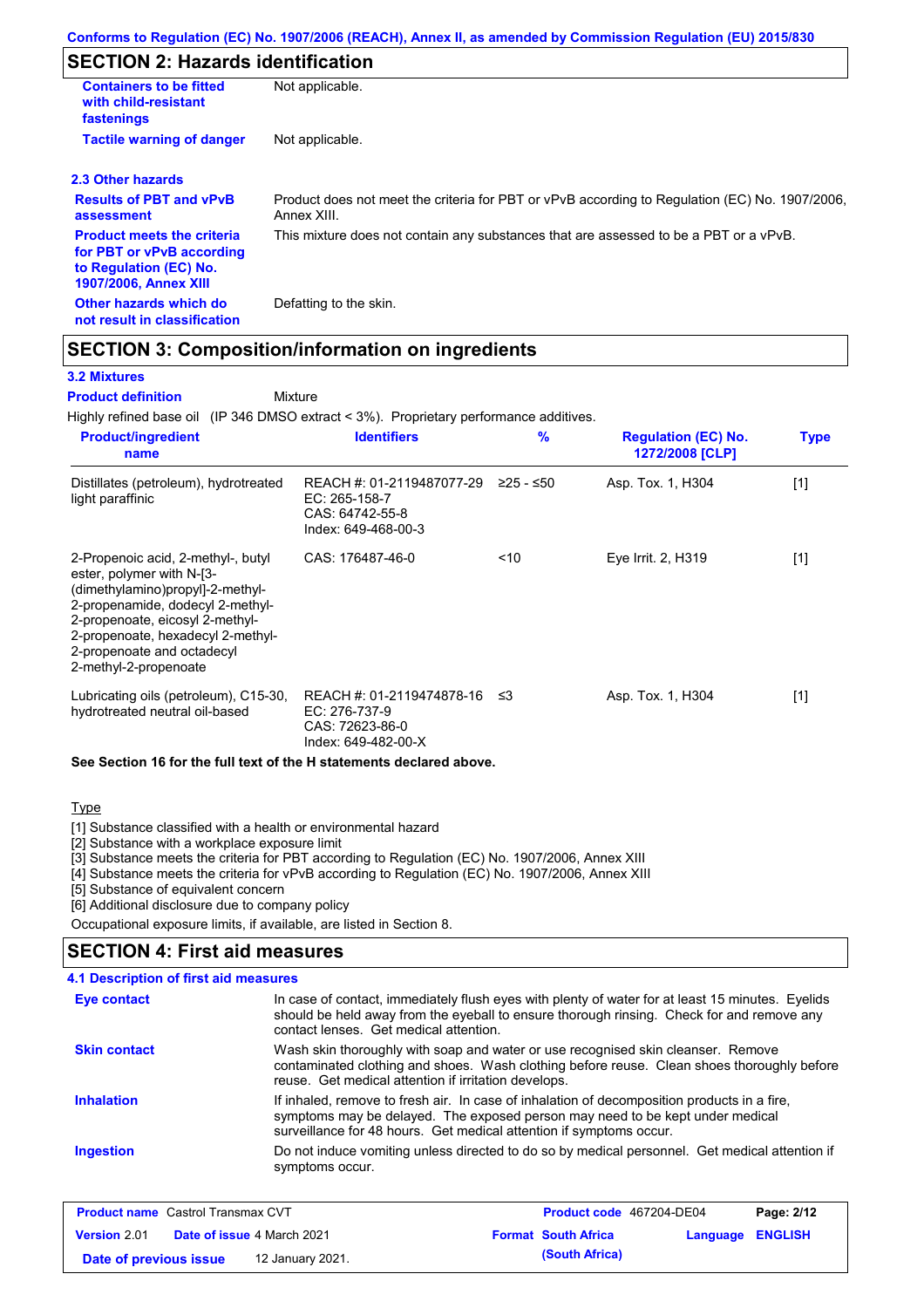| Conforms to Regulation (EC) No. 1907/2006 (REACH), Annex II, as amended by Commission Regulation (EU) 2015/830 |                                                                                                                                                                                                                                                             |  |  |  |
|----------------------------------------------------------------------------------------------------------------|-------------------------------------------------------------------------------------------------------------------------------------------------------------------------------------------------------------------------------------------------------------|--|--|--|
| <b>SECTION 4: First aid measures</b>                                                                           |                                                                                                                                                                                                                                                             |  |  |  |
| <b>Protection of first-aiders</b>                                                                              | No action shall be taken involving any personal risk or without suitable training. It may be<br>dangerous to the person providing aid to give mouth-to-mouth resuscitation.                                                                                 |  |  |  |
|                                                                                                                | 4.2 Most important symptoms and effects, both acute and delayed                                                                                                                                                                                             |  |  |  |
|                                                                                                                | See Section 11 for more detailed information on health effects and symptoms.                                                                                                                                                                                |  |  |  |
| <b>Potential acute health effects</b>                                                                          |                                                                                                                                                                                                                                                             |  |  |  |
| <b>Inhalation</b>                                                                                              | Exposure to decomposition products may cause a health hazard. Serious effects may be<br>delayed following exposure.                                                                                                                                         |  |  |  |
| <b>Ingestion</b>                                                                                               | No known significant effects or critical hazards.                                                                                                                                                                                                           |  |  |  |
| <b>Skin contact</b>                                                                                            | Defatting to the skin. May cause skin dryness and irritation.                                                                                                                                                                                               |  |  |  |
| <b>Eye contact</b>                                                                                             | No known significant effects or critical hazards.                                                                                                                                                                                                           |  |  |  |
|                                                                                                                | Delayed and immediate effects as well as chronic effects from short and long-term exposure                                                                                                                                                                  |  |  |  |
| <b>Inhalation</b>                                                                                              | Overexposure to the inhalation of airborne droplets or aerosols may cause irritation of the<br>respiratory tract.                                                                                                                                           |  |  |  |
| Ingestion                                                                                                      | Ingestion of large quantities may cause nausea and diarrhoea.                                                                                                                                                                                               |  |  |  |
| <b>Skin contact</b>                                                                                            | Prolonged or repeated contact can defat the skin and lead to irritation and/or dermatitis.                                                                                                                                                                  |  |  |  |
| <b>Eye contact</b>                                                                                             | Potential risk of transient stinging or redness if accidental eye contact occurs.                                                                                                                                                                           |  |  |  |
|                                                                                                                | 4.3 Indication of any immediate medical attention and special treatment needed                                                                                                                                                                              |  |  |  |
| <b>Notes to physician</b>                                                                                      | Treatment should in general be symptomatic and directed to relieving any effects.<br>In case of inhalation of decomposition products in a fire, symptoms may be delayed.<br>The exposed person may need to be kept under medical surveillance for 48 hours. |  |  |  |
| <b>SECTION 5: Firefighting measures</b>                                                                        |                                                                                                                                                                                                                                                             |  |  |  |
| 5.1 Extinguishing media                                                                                        |                                                                                                                                                                                                                                                             |  |  |  |
| <b>Suitable extinguishing</b><br>media                                                                         | In case of fire, use foam, dry chemical or carbon dioxide extinguisher or spray.                                                                                                                                                                            |  |  |  |
| <b>Unsuitable extinguishing</b><br>media                                                                       | Do not use water jet. The use of a water jet may cause the fire to spread by splashing the<br>burning product.                                                                                                                                              |  |  |  |

### **5.2 Special hazards arising from the substance or mixture**

| <b>Hazards from the</b><br>substance or mixture          | In a fire or if heated, a pressure increase will occur and the container may burst.                                                                                                                                                                                                                                                                               |
|----------------------------------------------------------|-------------------------------------------------------------------------------------------------------------------------------------------------------------------------------------------------------------------------------------------------------------------------------------------------------------------------------------------------------------------|
| <b>Hazardous combustion</b><br>products                  | Combustion products may include the following:<br>carbon oxides (CO, CO <sub>2</sub> ) (carbon monoxide, carbon dioxide)<br>nitrogen oxides (NO, $NO2$ etc.)                                                                                                                                                                                                      |
| <b>5.3 Advice for firefighters</b>                       |                                                                                                                                                                                                                                                                                                                                                                   |
| <b>Special precautions for</b><br>fire-fighters          | No action shall be taken involving any personal risk or without suitable training. Promptly<br>isolate the scene by removing all persons from the vicinity of the incident if there is a fire.                                                                                                                                                                    |
| <b>Special protective</b><br>equipment for fire-fighters | Fire-fighters should wear appropriate protective equipment and self-contained breathing<br>apparatus (SCBA) with a full face-piece operated in positive pressure mode. Clothing for fire-<br>fighters (including helmets, protective boots and gloves) conforming to European standard EN<br>469 will provide a basic level of protection for chemical incidents. |

# **SECTION 6: Accidental release measures**

|                                         | 6.1 Personal precautions, protective equipment and emergency procedures                                                                                                                                                                                                                                                                                                              |
|-----------------------------------------|--------------------------------------------------------------------------------------------------------------------------------------------------------------------------------------------------------------------------------------------------------------------------------------------------------------------------------------------------------------------------------------|
| For non-emergency<br>personnel          | No action shall be taken involving any personal risk or without suitable training. Evacuate<br>surrounding areas. Keep unnecessary and unprotected personnel from entering. Do not touch<br>or walk through spilt material. Floors may be slippery; use care to avoid falling. Put on<br>appropriate personal protective equipment.                                                  |
| For emergency responders                | Entry into a confined space or poorly ventilated area contaminated with vapour, mist or fume is<br>extremely hazardous without the correct respiratory protective equipment and a safe system of<br>work. Wear self-contained breathing apparatus. Wear a suitable chemical protective suit.<br>Chemical resistant boots. See also the information in "For non-emergency personnel". |
| <b>6.2 Environmental</b><br>precautions | Avoid dispersal of spilt material and runoff and contact with soil, waterways, drains and sewers.<br>Inform the relevant authorities if the product has caused environmental pollution (sewers,<br>waterways, soil or air).                                                                                                                                                          |

### **6.3 Methods and material for containment and cleaning up**

| <b>Product name</b> Castrol Transmax CVT |                                   |                  | <b>Product code</b> 467204-DE04 | Page: 3/12              |  |  |
|------------------------------------------|-----------------------------------|------------------|---------------------------------|-------------------------|--|--|
| <b>Version 2.01</b>                      | <b>Date of issue 4 March 2021</b> |                  | <b>Format South Africa</b>      | <b>Language ENGLISH</b> |  |  |
| Date of previous issue                   |                                   | 12 January 2021. |                                 | (South Africa)          |  |  |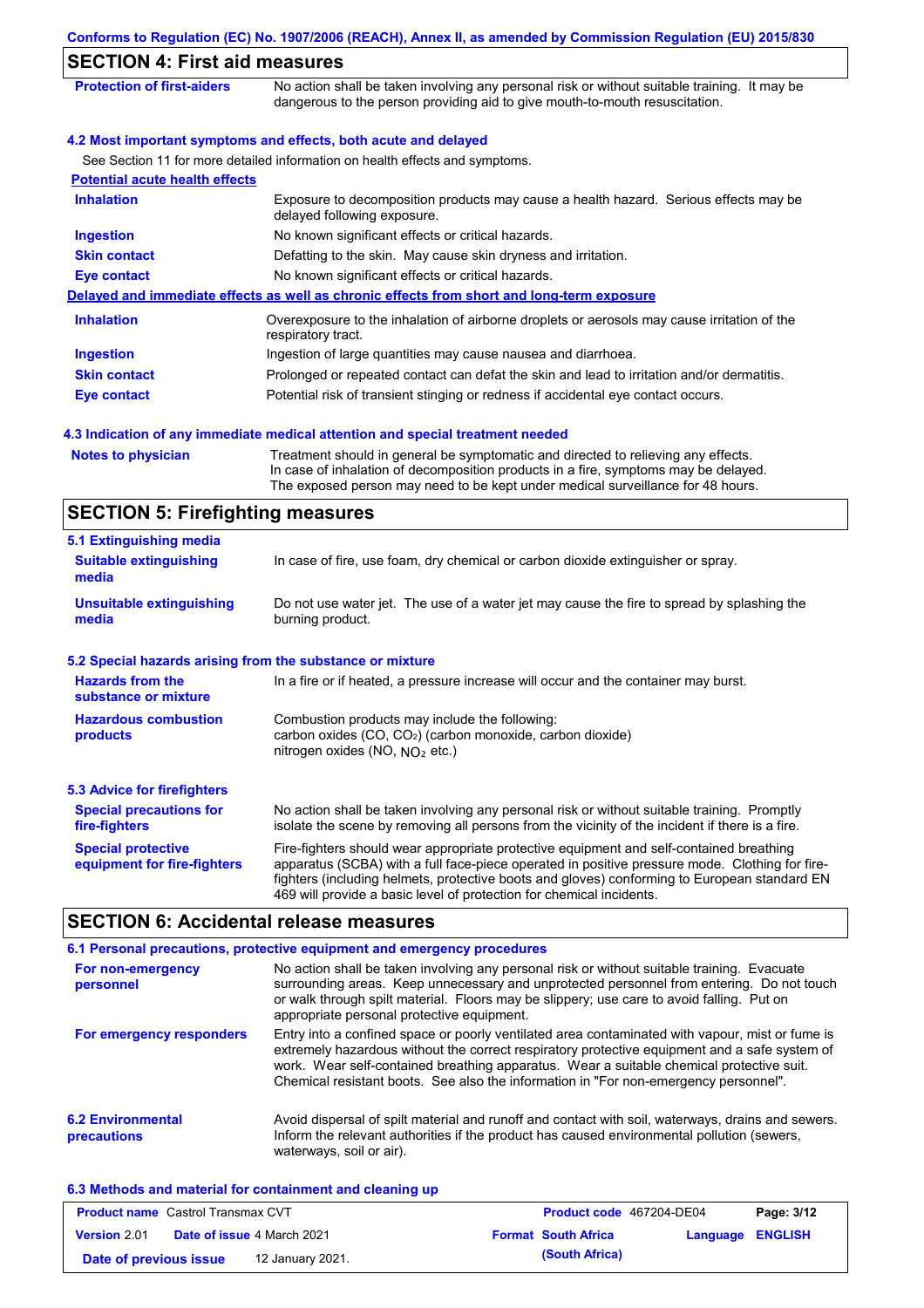# **SECTION 6: Accidental release measures**

| <b>Small spill</b>                        | Stop leak if without risk. Move containers from spill area. Absorb with an inert material and<br>place in an appropriate waste disposal container. Dispose of via a licensed waste disposal<br>contractor.                                                                                                                                                                                     |
|-------------------------------------------|------------------------------------------------------------------------------------------------------------------------------------------------------------------------------------------------------------------------------------------------------------------------------------------------------------------------------------------------------------------------------------------------|
| Large spill                               | Stop leak if without risk. Move containers from spill area. Prevent entry into sewers, water<br>courses, basements or confined areas. Contain and collect spillage with non-combustible,<br>absorbent material e.g. sand, earth, vermiculite or diatomaceous earth and place in container<br>for disposal according to local regulations. Dispose of via a licensed waste disposal contractor. |
| 6.4 Reference to other<br><b>sections</b> | See Section 1 for emergency contact information.<br>See Section 5 for firefighting measures.<br>See Section 8 for information on appropriate personal protective equipment.<br>See Section 12 for environmental precautions.<br>See Section 13 for additional waste treatment information.                                                                                                     |

# **SECTION 7: Handling and storage**

| 7.1 Precautions for safe handling                                                    |                                                                                                                                                                                                                                                                                                                                                                                                                                                                                          |
|--------------------------------------------------------------------------------------|------------------------------------------------------------------------------------------------------------------------------------------------------------------------------------------------------------------------------------------------------------------------------------------------------------------------------------------------------------------------------------------------------------------------------------------------------------------------------------------|
| <b>Protective measures</b>                                                           | Put on appropriate personal protective equipment.                                                                                                                                                                                                                                                                                                                                                                                                                                        |
| <b>Advice on general</b><br>occupational hygiene                                     | Eating, drinking and smoking should be prohibited in areas where this material is handled,<br>stored and processed. Wash thoroughly after handling. Remove contaminated clothing and<br>protective equipment before entering eating areas. See also Section 8 for additional<br>information on hygiene measures.                                                                                                                                                                         |
| <b>7.2 Conditions for safe</b><br>storage, including any<br><i>incompatibilities</i> | Store in accordance with local regulations. Store in a dry, cool and well-ventilated area, away<br>from incompatible materials (see Section 10). Keep away from heat and direct sunlight. Keep<br>container tightly closed and sealed until ready for use. Containers that have been opened must<br>be carefully resealed and kept upright to prevent leakage. Store and use only in equipment/<br>containers designed for use with this product. Do not store in unlabelled containers. |
| Not suitable                                                                         | Prolonged exposure to elevated temperature.                                                                                                                                                                                                                                                                                                                                                                                                                                              |
| 7.3 Specific end use(s)                                                              |                                                                                                                                                                                                                                                                                                                                                                                                                                                                                          |
| <b>Recommendations</b>                                                               | See section 1.2 and Exposure scenarios in annex, if applicable.                                                                                                                                                                                                                                                                                                                                                                                                                          |

# **SECTION 8: Exposure controls/personal protection**

### **8.1 Control parameters**

| <b>Occupational exposure limits</b>         |                                                                                                                                                                                                                                                                                                                                                                                                                                                                                                                                                                                                                                                                                                                                                                                                                                                                                                                                                                                                                            |  |  |  |
|---------------------------------------------|----------------------------------------------------------------------------------------------------------------------------------------------------------------------------------------------------------------------------------------------------------------------------------------------------------------------------------------------------------------------------------------------------------------------------------------------------------------------------------------------------------------------------------------------------------------------------------------------------------------------------------------------------------------------------------------------------------------------------------------------------------------------------------------------------------------------------------------------------------------------------------------------------------------------------------------------------------------------------------------------------------------------------|--|--|--|
| <b>Product/ingredient name</b>              | <b>Exposure limit values</b>                                                                                                                                                                                                                                                                                                                                                                                                                                                                                                                                                                                                                                                                                                                                                                                                                                                                                                                                                                                               |  |  |  |
| No exposure limit value known.              |                                                                                                                                                                                                                                                                                                                                                                                                                                                                                                                                                                                                                                                                                                                                                                                                                                                                                                                                                                                                                            |  |  |  |
| quidance only.                              | Whilst specific OELs for certain components may be shown in this section, other components may be present in any mist,<br>vapour or dust produced. Therefore, the specific OELs may not be applicable to the product as a whole and are provided for                                                                                                                                                                                                                                                                                                                                                                                                                                                                                                                                                                                                                                                                                                                                                                       |  |  |  |
| <b>Recommended monitoring</b><br>procedures | If this product contains ingredients with exposure limits, personal, workplace atmosphere or<br>biological monitoring may be required to determine the effectiveness of the ventilation or other<br>control measures and/or the necessity to use respiratory protective equipment. Reference<br>should be made to monitoring standards, such as the following: European Standard EN 689<br>(Workplace atmospheres - Guidance for the assessment of exposure by inhalation to chemical<br>agents for comparison with limit values and measurement strategy) European Standard EN<br>14042 (Workplace atmospheres - Guide for the application and use of procedures for the<br>assessment of exposure to chemical and biological agents) European Standard EN 482<br>(Workplace atmospheres - General requirements for the performance of procedures for the<br>measurement of chemical agents) Reference to national quidance documents for methods for<br>the determination of hazardous substances will also be required. |  |  |  |
| <b>Derived No Effect Level</b>              |                                                                                                                                                                                                                                                                                                                                                                                                                                                                                                                                                                                                                                                                                                                                                                                                                                                                                                                                                                                                                            |  |  |  |
| No DNELs/DMELs available                    |                                                                                                                                                                                                                                                                                                                                                                                                                                                                                                                                                                                                                                                                                                                                                                                                                                                                                                                                                                                                                            |  |  |  |

### **Predicted No Effect Concentration**

No PNECs available

#### **8.2 Exposure controls**

| <b>Product name</b> Castrol Transmax CVT   |                  |  | <b>Product code</b> 467204-DE04 | Page: 4/12       |  |
|--------------------------------------------|------------------|--|---------------------------------|------------------|--|
| Date of issue 4 March 2021<br>Version 2.01 |                  |  | <b>Format South Africa</b>      | Language ENGLISH |  |
| Date of previous issue                     | 12 January 2021. |  | (South Africa)                  |                  |  |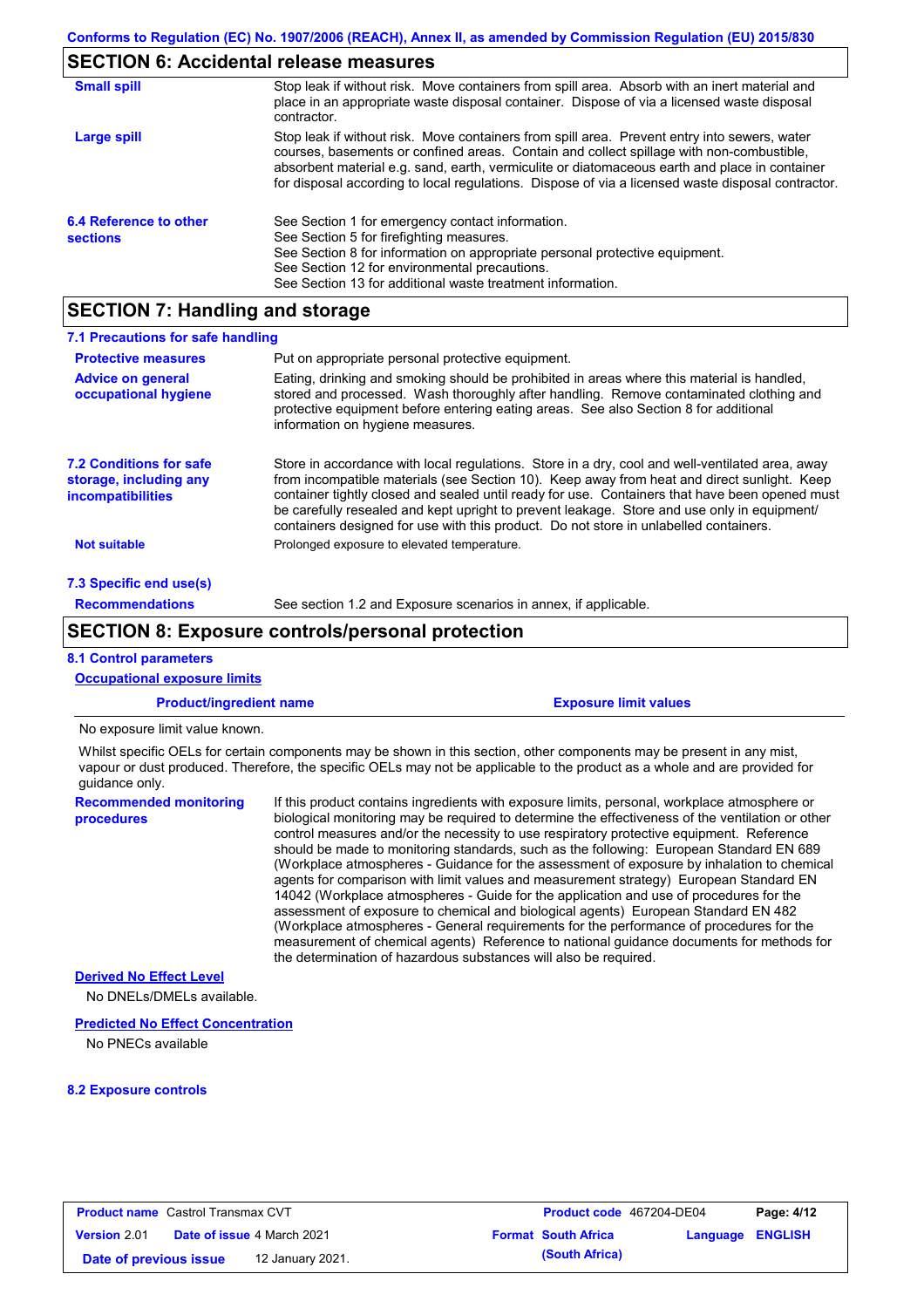# **SECTION 8: Exposure controls/personal protection**

| <b>Appropriate engineering</b><br><b>controls</b> | Provide exhaust ventilation or other engineering controls to keep the relevant airborne<br>concentrations below their respective occupational exposure limits.<br>All activities involving chemicals should be assessed for their risks to health, to ensure<br>exposures are adequately controlled. Personal protective equipment should only be considered<br>after other forms of control measures (e.g. engineering controls) have been suitably evaluated.<br>Personal protective equipment should conform to appropriate standards, be suitable for use, be<br>kept in good condition and properly maintained.<br>Your supplier of personal protective equipment should be consulted for advice on selection and<br>appropriate standards. For further information contact your national organisation for standards.<br>The final choice of protective equipment will depend upon a risk assessment. It is important to<br>ensure that all items of personal protective equipment are compatible. |
|---------------------------------------------------|---------------------------------------------------------------------------------------------------------------------------------------------------------------------------------------------------------------------------------------------------------------------------------------------------------------------------------------------------------------------------------------------------------------------------------------------------------------------------------------------------------------------------------------------------------------------------------------------------------------------------------------------------------------------------------------------------------------------------------------------------------------------------------------------------------------------------------------------------------------------------------------------------------------------------------------------------------------------------------------------------------|
| <b>Individual protection measures</b>             |                                                                                                                                                                                                                                                                                                                                                                                                                                                                                                                                                                                                                                                                                                                                                                                                                                                                                                                                                                                                         |
| <b>Hygiene measures</b>                           | Wash hands, forearms and face thoroughly after handling chemical products, before eating,<br>smoking and using the lavatory and at the end of the working period. Ensure that eyewash<br>stations and safety showers are close to the workstation location.                                                                                                                                                                                                                                                                                                                                                                                                                                                                                                                                                                                                                                                                                                                                             |
| <b>Respiratory protection</b>                     | In case of insufficient ventilation, wear suitable respiratory equipment.<br>The correct choice of respiratory protection depends upon the chemicals being handled, the<br>conditions of work and use, and the condition of the respiratory equipment. Safety procedures<br>should be developed for each intended application. Respiratory protection equipment should<br>therefore be chosen in consultation with the supplier/manufacturer and with a full assessment<br>of the working conditions.                                                                                                                                                                                                                                                                                                                                                                                                                                                                                                   |
| <b>Eye/face protection</b>                        | Safety glasses with side shields.                                                                                                                                                                                                                                                                                                                                                                                                                                                                                                                                                                                                                                                                                                                                                                                                                                                                                                                                                                       |
| <b>Skin protection</b>                            |                                                                                                                                                                                                                                                                                                                                                                                                                                                                                                                                                                                                                                                                                                                                                                                                                                                                                                                                                                                                         |
| <b>Hand protection</b>                            | <b>General Information:</b>                                                                                                                                                                                                                                                                                                                                                                                                                                                                                                                                                                                                                                                                                                                                                                                                                                                                                                                                                                             |
|                                                   | Because specific work environments and material handling practices vary, safety procedures<br>should be developed for each intended application. The correct choice of protective gloves<br>depends upon the chemicals being handled, and the conditions of work and use. Most gloves<br>provide protection for only a limited time before they must be discarded and replaced (even the<br>best chemically resistant gloves will break down after repeated chemical exposures).                                                                                                                                                                                                                                                                                                                                                                                                                                                                                                                        |
|                                                   | Gloves should be chosen in consultation with the supplier / manufacturer and taking account of<br>a full assessment of the working conditions.                                                                                                                                                                                                                                                                                                                                                                                                                                                                                                                                                                                                                                                                                                                                                                                                                                                          |
|                                                   | Recommended: Nitrile gloves.<br><b>Breakthrough time:</b>                                                                                                                                                                                                                                                                                                                                                                                                                                                                                                                                                                                                                                                                                                                                                                                                                                                                                                                                               |
|                                                   | Breakthrough time data are generated by glove manufacturers under laboratory test conditions<br>and represent how long a glove can be expected to provide effective permeation resistance. It<br>is important when following breakthrough time recommendations that actual workplace<br>conditions are taken into account. Always consult with your glove supplier for up-to-date<br>technical information on breakthrough times for the recommended glove type.<br>Our recommendations on the selection of gloves are as follows:                                                                                                                                                                                                                                                                                                                                                                                                                                                                      |
|                                                   | Continuous contact:                                                                                                                                                                                                                                                                                                                                                                                                                                                                                                                                                                                                                                                                                                                                                                                                                                                                                                                                                                                     |
|                                                   | Gloves with a minimum breakthrough time of 240 minutes, or >480 minutes if suitable gloves<br>can be obtained.<br>If suitable gloves are not available to offer that level of protection, gloves with shorter<br>breakthrough times may be acceptable as long as appropriate glove maintenance and<br>replacement regimes are determined and adhered to.                                                                                                                                                                                                                                                                                                                                                                                                                                                                                                                                                                                                                                                |
|                                                   | Short-term / splash protection:                                                                                                                                                                                                                                                                                                                                                                                                                                                                                                                                                                                                                                                                                                                                                                                                                                                                                                                                                                         |
|                                                   | Recommended breakthrough times as above.<br>It is recognised that for short-term, transient exposures, gloves with shorter breakthrough times<br>may commonly be used. Therefore, appropriate maintenance and replacement regimes must<br>be determined and rigorously followed.                                                                                                                                                                                                                                                                                                                                                                                                                                                                                                                                                                                                                                                                                                                        |
|                                                   | <b>Glove Thickness:</b>                                                                                                                                                                                                                                                                                                                                                                                                                                                                                                                                                                                                                                                                                                                                                                                                                                                                                                                                                                                 |
|                                                   | For general applications, we recommend gloves with a thickness typically greater than 0.35 mm.                                                                                                                                                                                                                                                                                                                                                                                                                                                                                                                                                                                                                                                                                                                                                                                                                                                                                                          |
|                                                   | It should be emphasised that glove thickness is not necessarily a good predictor of glove<br>resistance to a specific chemical, as the permeation efficiency of the glove will be dependent<br>on the exact composition of the glove material. Therefore, glove selection should also be based<br>on consideration of the task requirements and knowledge of breakthrough times.<br>Glove thickness may also vary depending on the glove manufacturer, the glove type and the<br>glove model. Therefore, the manufacturers' technical data should always be taken into account<br>to ensure selection of the most appropriate glove for the task.                                                                                                                                                                                                                                                                                                                                                       |
| <b>Product name</b> Castrol Transmax CVT          | Product code 467204-DE04<br>Page: 5/12                                                                                                                                                                                                                                                                                                                                                                                                                                                                                                                                                                                                                                                                                                                                                                                                                                                                                                                                                                  |

| <b>Product name</b> Castrol Transmax CVT   |  | <b>Product code</b> 467204-DE04   |                | Page: 5/12                 |                         |  |
|--------------------------------------------|--|-----------------------------------|----------------|----------------------------|-------------------------|--|
| <b>Version 2.01</b>                        |  | <b>Date of issue 4 March 2021</b> |                | <b>Format South Africa</b> | <b>Language ENGLISH</b> |  |
| 12 January 2021.<br>Date of previous issue |  |                                   | (South Africa) |                            |                         |  |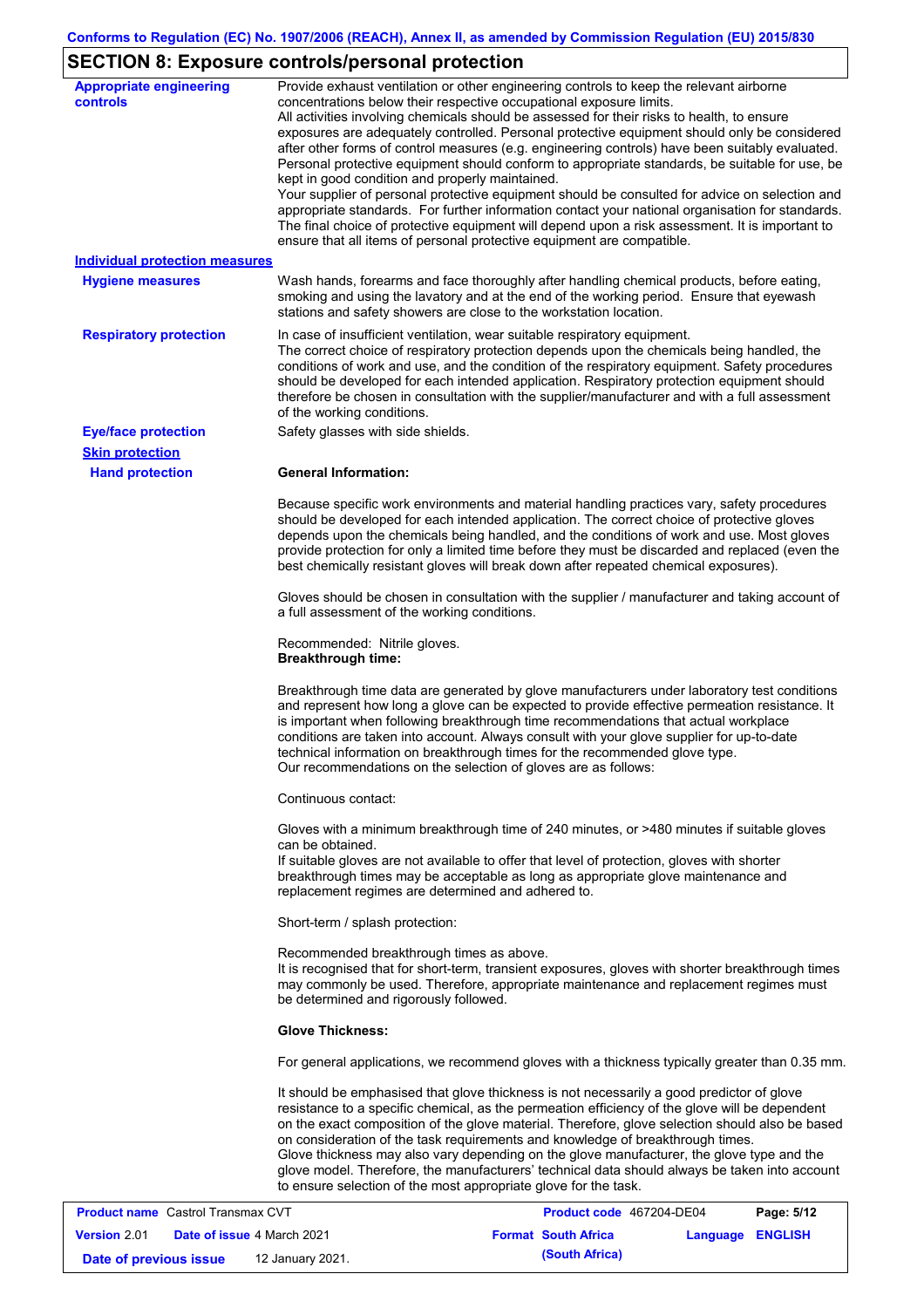# **SECTION 8: Exposure controls/personal protection**

|                                           | Note: Depending on the activity being conducted, gloves of varying thickness may be required<br>for specific tasks. For example:                                                                                                                                                                                                                                                                                                                                                                                                                                                                                                                                                      |
|-------------------------------------------|---------------------------------------------------------------------------------------------------------------------------------------------------------------------------------------------------------------------------------------------------------------------------------------------------------------------------------------------------------------------------------------------------------------------------------------------------------------------------------------------------------------------------------------------------------------------------------------------------------------------------------------------------------------------------------------|
|                                           | • Thinner gloves (down to 0.1 mm or less) may be required where a high degree of manual<br>dexterity is needed. However, these gloves are only likely to give short duration protection and<br>would normally be just for single use applications, then disposed of.                                                                                                                                                                                                                                                                                                                                                                                                                  |
|                                           | • Thicker gloves (up to 3 mm or more) may be required where there is a mechanical (as well<br>as a chemical) risk i.e. where there is abrasion or puncture potential.                                                                                                                                                                                                                                                                                                                                                                                                                                                                                                                 |
| <b>Skin and body</b>                      | Use of protective clothing is good industrial practice.<br>Personal protective equipment for the body should be selected based on the task being<br>performed and the risks involved and should be approved by a specialist before handling this<br>product.<br>Cotton or polyester/cotton overalls will only provide protection against light superficial<br>contamination that will not soak through to the skin. Overalls should be laundered on a regular<br>basis. When the risk of skin exposure is high (e.g. when cleaning up spillages or if there is a<br>risk of splashing) then chemical resistant aprons and/or impervious chemical suits and boots<br>will be required. |
| <b>Refer to standards:</b>                | Respiratory protection: EN 529<br>Gloves: EN 420, EN 374<br>Eye protection: EN 166<br>Filtering half-mask: EN 149<br>Filtering half-mask with valve: EN 405<br>Half-mask: EN 140 plus filter<br>Full-face mask: EN 136 plus filter<br>Particulate filters: EN 143<br>Gas/combined filters: EN 14387                                                                                                                                                                                                                                                                                                                                                                                   |
| <b>Environmental exposure</b><br>controls | Emissions from ventilation or work process equipment should be checked to ensure they<br>comply with the requirements of environmental protection legislation. In some cases, fume<br>scrubbers, filters or engineering modifications to the process equipment will be necessary to<br>reduce emissions to acceptable levels.                                                                                                                                                                                                                                                                                                                                                         |

# **SECTION 9: Physical and chemical properties**

| 9.1 Information on basic physical and chemical properties |                                                                                                                     |
|-----------------------------------------------------------|---------------------------------------------------------------------------------------------------------------------|
| <b>Appearance</b>                                         |                                                                                                                     |
| <b>Physical state</b>                                     | Liquid.                                                                                                             |
| <b>Colour</b>                                             | Red.                                                                                                                |
| <b>Odour</b>                                              | Not available.                                                                                                      |
| <b>Odour threshold</b>                                    | Not available.                                                                                                      |
| pH                                                        | Not applicable.                                                                                                     |
| <b>Melting point/freezing point</b>                       | Not available.                                                                                                      |
| Initial boiling point and boiling<br>range                | Not available.                                                                                                      |
| <b>Pour point</b>                                         | $-45 °C$                                                                                                            |
| <b>Flash point</b>                                        | Open cup: >160°C (>320°F) [Cleveland.]                                                                              |
| <b>Evaporation rate</b>                                   | Not available.                                                                                                      |
| <b>Flammability (solid, gas)</b>                          | Not available.                                                                                                      |
| <b>Upper/lower flammability or</b><br>explosive limits    | Not available.                                                                                                      |
| <b>Vapour pressure</b>                                    | Not available.                                                                                                      |
| <b>Vapour density</b>                                     | Not available.                                                                                                      |
| <b>Relative density</b>                                   | Not available.                                                                                                      |
| <b>Density</b>                                            | <1000 kg/m <sup>3</sup> (<1 g/cm <sup>3</sup> ) at 15 <sup>°</sup> C                                                |
| <b>Solubility(ies)</b>                                    | insoluble in water.                                                                                                 |
| <b>Partition coefficient: n-octanol/</b><br>water         | Not available.                                                                                                      |
| <b>Auto-ignition temperature</b>                          | Not available.                                                                                                      |
| <b>Decomposition temperature</b>                          | Not available.                                                                                                      |
| <b>Viscosity</b>                                          | Kinematic: 33.81 mm <sup>2</sup> /s (33.81 cSt) at 40°C<br>Kinematic: 7.146 mm <sup>2</sup> /s (7.146 cSt) at 100°C |
| <b>Product name</b> Castrol Transmax CVT                  | Page: 6/12<br>Product code 467204-DE04                                                                              |
| Margian 2.01 Data of inque 4 March 2021                   | <b>EMALIOU</b><br>Earmat Cauth Africa<br>$I$ openings.                                                              |

**Version** 2.01 **Date of issue** 4 March 2021 **Format South Africa Language ENGLISH Date of previous issue (South Africa)** 12 January 2021.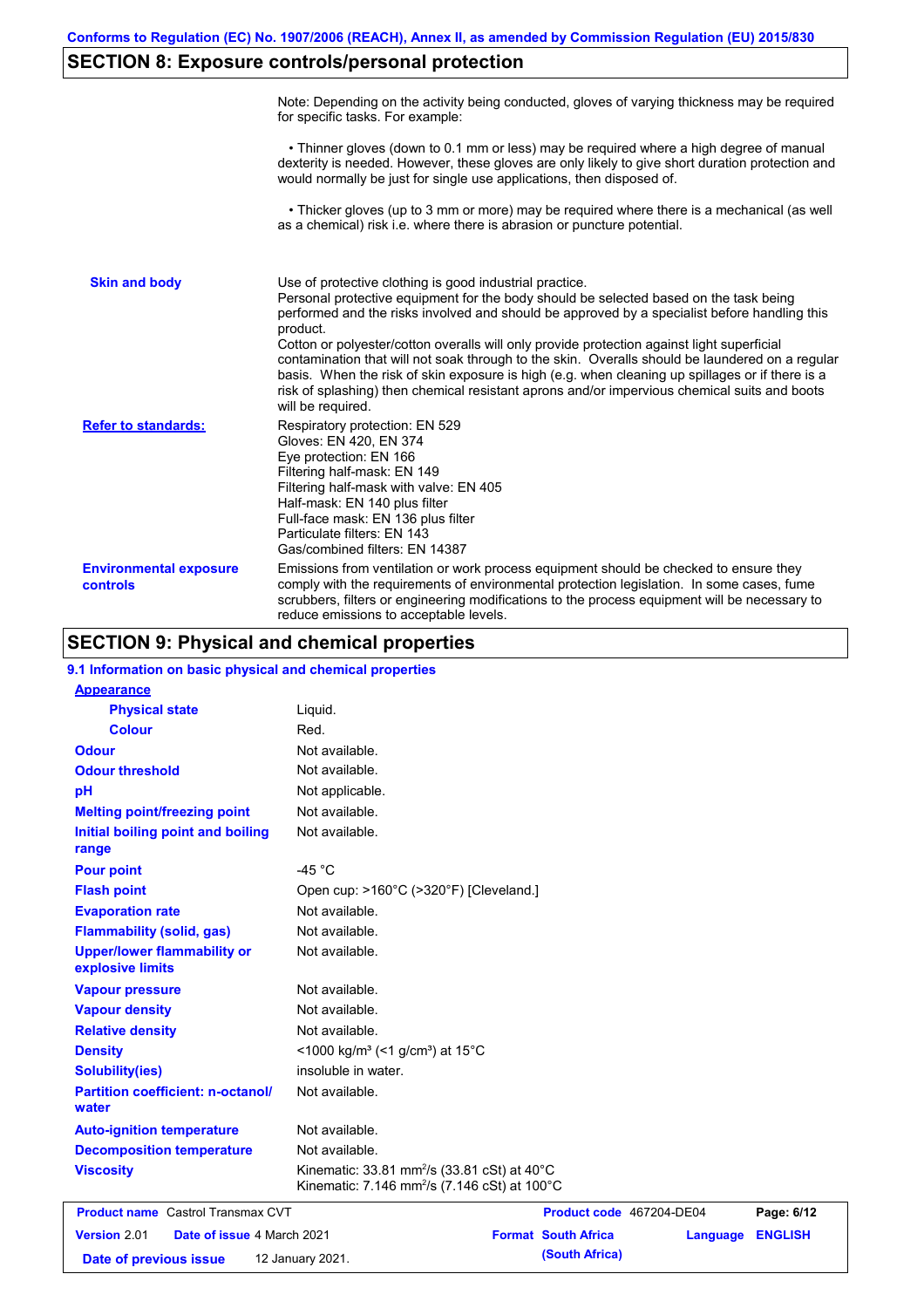# **SECTION 9: Physical and chemical properties**

| <b>Explosive properties</b> | Not available. |
|-----------------------------|----------------|
| <b>Oxidising properties</b> | Not available. |

### **9.2 Other information**

No additional information.

| <b>SECTION 10: Stability and reactivity</b>       |                                                                                                                                                                         |  |  |  |
|---------------------------------------------------|-------------------------------------------------------------------------------------------------------------------------------------------------------------------------|--|--|--|
| <b>10.1 Reactivity</b>                            | No specific test data available for this product. Refer to Conditions to avoid and Incompatible<br>materials for additional information.                                |  |  |  |
| <b>10.2 Chemical stability</b>                    | The product is stable.                                                                                                                                                  |  |  |  |
| <b>10.3 Possibility of</b><br>hazardous reactions | Under normal conditions of storage and use, hazardous reactions will not occur.<br>Under normal conditions of storage and use, hazardous polymerisation will not occur. |  |  |  |
| <b>10.4 Conditions to avoid</b>                   | Avoid all possible sources of ignition (spark or flame).                                                                                                                |  |  |  |
| <b>10.5 Incompatible materials</b>                | Reactive or incompatible with the following materials: oxidising materials.                                                                                             |  |  |  |
| <b>10.6 Hazardous</b><br>decomposition products   | Under normal conditions of storage and use, hazardous decomposition products should not be<br>produced.                                                                 |  |  |  |

# **SECTION 11: Toxicological information**

| 11.1 Information on toxicological effects          |                                                                                                                             |
|----------------------------------------------------|-----------------------------------------------------------------------------------------------------------------------------|
| <b>Acute toxicity estimates</b>                    |                                                                                                                             |
| Not available.                                     |                                                                                                                             |
| <b>Information on likely</b><br>routes of exposure | Routes of entry anticipated: Dermal, Inhalation.                                                                            |
| <b>Potential acute health effects</b>              |                                                                                                                             |
| <b>Inhalation</b>                                  | Exposure to decomposition products may cause a health hazard. Serious effects may be<br>delayed following exposure.         |
| <b>Ingestion</b>                                   | No known significant effects or critical hazards.                                                                           |
| <b>Skin contact</b>                                | Defatting to the skin. May cause skin dryness and irritation.                                                               |
| <b>Eye contact</b>                                 | No known significant effects or critical hazards.                                                                           |
|                                                    | <b>Symptoms related to the physical, chemical and toxicological characteristics</b>                                         |
| <b>Inhalation</b>                                  | May be harmful by inhalation if exposure to vapour, mists or fumes resulting from thermal<br>decomposition products occurs. |
| <b>Ingestion</b>                                   | No specific data.                                                                                                           |
| <b>Skin contact</b>                                | Adverse symptoms may include the following:<br>irritation<br>dryness<br>cracking                                            |
| <b>Eye contact</b>                                 | No specific data.                                                                                                           |
|                                                    | Delayed and immediate effects as well as chronic effects from short and long-term exposure                                  |
| <b>Inhalation</b>                                  | Overexposure to the inhalation of airborne droplets or aerosols may cause irritation of the<br>respiratory tract.           |
| <b>Ingestion</b>                                   | Ingestion of large quantities may cause nausea and diarrhoea.                                                               |
| <b>Skin contact</b>                                | Prolonged or repeated contact can defat the skin and lead to irritation and/or dermatitis.                                  |
| <b>Eye contact</b>                                 | Potential risk of transient stinging or redness if accidental eye contact occurs.                                           |
| <b>Potential chronic health effects</b>            |                                                                                                                             |
| General                                            | No known significant effects or critical hazards.                                                                           |
| <b>Carcinogenicity</b>                             | No known significant effects or critical hazards.                                                                           |
| <b>Mutagenicity</b>                                | No known significant effects or critical hazards.                                                                           |
| <b>Developmental effects</b>                       | No known significant effects or critical hazards.                                                                           |
| <b>Fertility effects</b>                           | No known significant effects or critical hazards.                                                                           |

| <b>Product name</b> Castrol Transmax CVT |  | <b>Product code</b> 467204-DE04   |  | Page: 7/12                 |                         |  |
|------------------------------------------|--|-----------------------------------|--|----------------------------|-------------------------|--|
| <b>Version</b> 2.01                      |  | <b>Date of issue 4 March 2021</b> |  | <b>Format South Africa</b> | <b>Language ENGLISH</b> |  |
| Date of previous issue                   |  | 12 January 2021.                  |  | (South Africa)             |                         |  |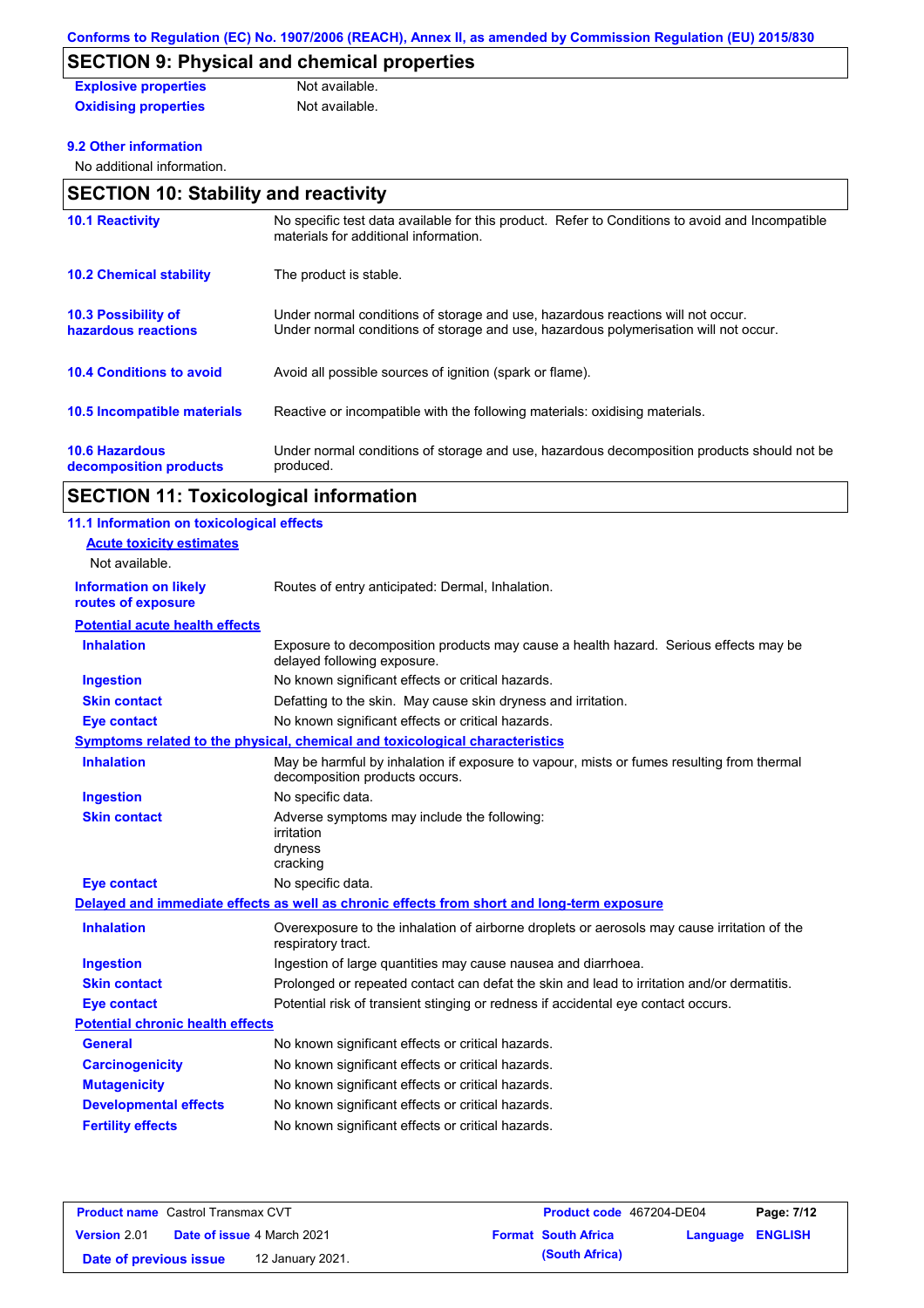## **SECTION 12: Ecological information**

### **12.1 Toxicity**

**Environmental hazards** Not classified as dangerous

**12.2 Persistence and degradability**

Not expected to be rapidly degradable.

#### **12.3 Bioaccumulative potential**

This product is not expected to bioaccumulate through food chains in the environment.

| <b>12.4 Mobility in soil</b>                            |                                                                      |
|---------------------------------------------------------|----------------------------------------------------------------------|
| <b>Soil/water partition</b><br><b>coefficient (Koc)</b> | Not available.                                                       |
| <b>Mobility</b>                                         | Spillages may penetrate the soil causing ground water contamination. |

#### **12.5 Results of PBT and vPvB assessment**

Product does not meet the criteria for PBT or vPvB according to Regulation (EC) No. 1907/2006, Annex XIII.

### **12.6 Other adverse effects**

| <b>Other ecological information</b> | Spills may form a film on water surfaces causing physical damage to organisms. Oxygen |
|-------------------------------------|---------------------------------------------------------------------------------------|
|                                     | transfer could also be impaired.                                                      |

### **SECTION 13: Disposal considerations**

#### **13.1 Waste treatment methods**

### **Product**

**Methods of disposal**

Where possible, arrange for product to be recycled. Dispose of via an authorised person/ licensed waste disposal contractor in accordance with local regulations.

## **Hazardous waste** Yes.

| European waste catalogue (EWC) |                                                                 |  |  |  |
|--------------------------------|-----------------------------------------------------------------|--|--|--|
| Waste code                     | <b>Waste designation</b>                                        |  |  |  |
| 13 02 05*                      | mineral-based non-chlorinated engine, gear and lubricating oils |  |  |  |

However, deviation from the intended use and/or the presence of any potential contaminants may require an alternative waste disposal code to be assigned by the end user.

#### **Packaging**

**Methods of disposal Special precautions** Where possible, arrange for product to be recycled. Dispose of via an authorised person/ licensed waste disposal contractor in accordance with local regulations. This material and its container must be disposed of in a safe way. Care should be taken when handling emptied containers that have not been cleaned or rinsed out. Empty containers or liners may retain some product residues. Empty containers represent a fire hazard as they may contain flammable product residues and vapour. Never weld, solder or braze empty containers. Avoid dispersal of spilt material and runoff and contact with soil, waterways, drains and sewers. **References** Commission 2014/955/EU Directive 2008/98/EC

### **SECTION 14: Transport information**

|                                               | <b>ADR/RID</b>                                 | <b>ADN</b>     | <b>IMDG</b>                                  | <b>IATA</b>                |
|-----------------------------------------------|------------------------------------------------|----------------|----------------------------------------------|----------------------------|
| 14.1 UN number                                | Not regulated.                                 | Not regulated. | Not regulated.                               | Not regulated.             |
| 14.2 UN proper<br>shipping name               |                                                |                |                                              |                            |
| <b>14.3 Transport</b><br>hazard class(es)     |                                                |                |                                              |                            |
| 14.4 Packing<br>group                         |                                                |                |                                              |                            |
| 14.5<br><b>Environmental</b><br>hazards       | lNo.                                           | No.            | No.                                          | lNo.                       |
| <b>Product name</b> Castrol Transmax CVT      |                                                |                | Product code 467204-DE04                     | Page: 8/12                 |
| <b>Version 2.01</b><br>Date of previous issue | Date of issue 4 March 2021<br>12 January 2021. |                | <b>Format South Africa</b><br>(South Africa) | <b>ENGLISH</b><br>Language |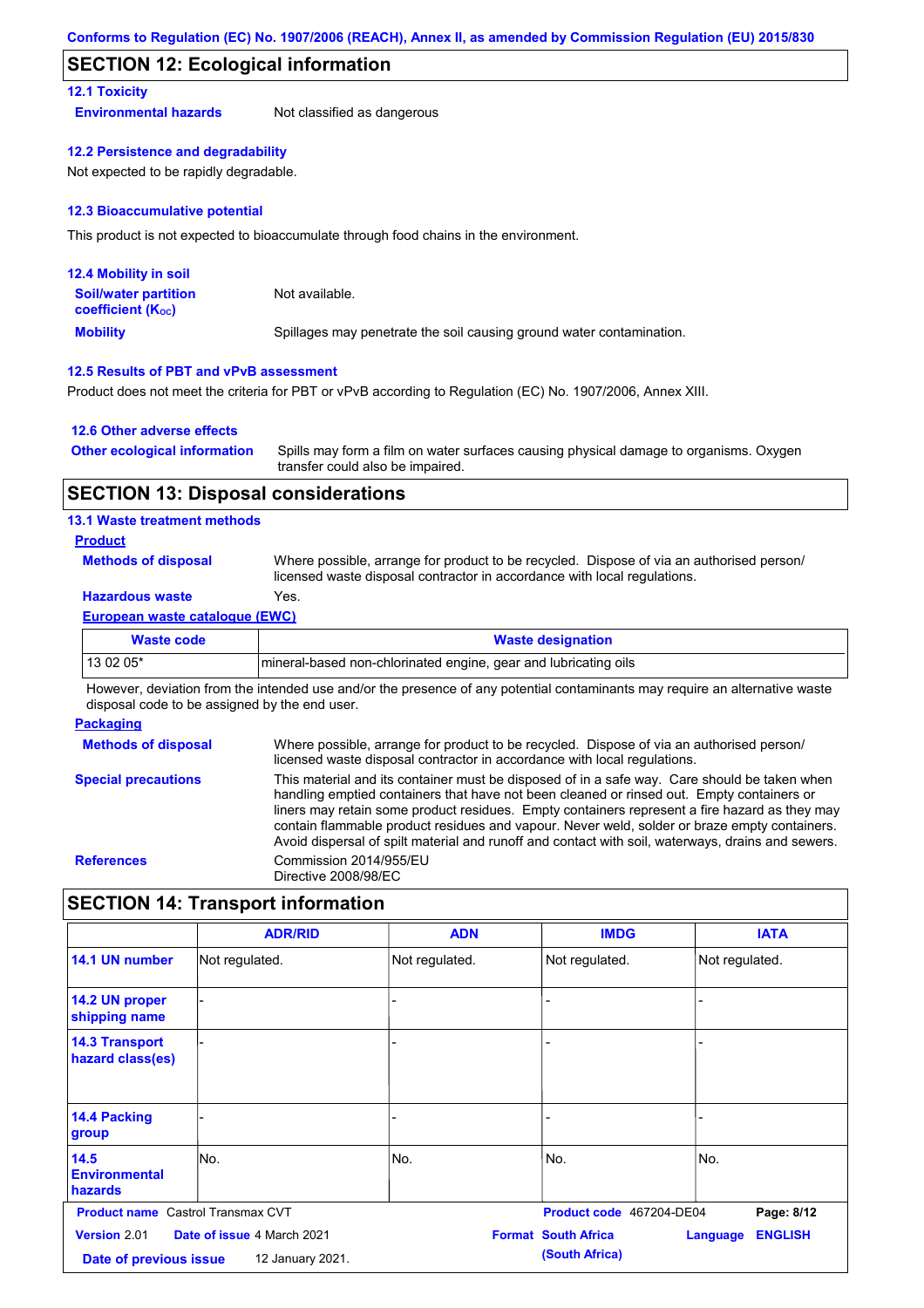| Conforms to Regulation (EC) No. 1907/2006 (REACH), Annex II, as amended by Commission Regulation (EU) 2015/830                                                                                                                                                                                                                                                                                          |                                       |                                                                                              |  |
|---------------------------------------------------------------------------------------------------------------------------------------------------------------------------------------------------------------------------------------------------------------------------------------------------------------------------------------------------------------------------------------------------------|---------------------------------------|----------------------------------------------------------------------------------------------|--|
| <b>SECTION 14: Transport information</b>                                                                                                                                                                                                                                                                                                                                                                |                                       |                                                                                              |  |
| <b>Additional</b><br>information                                                                                                                                                                                                                                                                                                                                                                        |                                       |                                                                                              |  |
| <b>14.6 Special precautions for</b><br>user                                                                                                                                                                                                                                                                                                                                                             | Not available.                        |                                                                                              |  |
| <b>14.7 Transport in bulk</b><br>according to IMO<br><b>instruments</b>                                                                                                                                                                                                                                                                                                                                 | Not available.                        |                                                                                              |  |
| <b>SECTION 15: Regulatory information</b>                                                                                                                                                                                                                                                                                                                                                               |                                       |                                                                                              |  |
| 15.1 Safety, health and environmental regulations/legislation specific for the substance or mixture<br>EU Regulation (EC) No. 1907/2006 (REACH)<br><b>Annex XIV - List of substances subject to authorisation</b><br><b>Annex XIV</b><br>None of the components are listed.<br><b>Substances of very high concern</b><br>None of the components are listed.<br>EU Regulation (EC) No. 1907/2006 (REACH) |                                       |                                                                                              |  |
| <b>Annex XVII - Restrictions</b><br>on the manufacture,<br>placing on the market<br>and use of certain<br>dangerous substances,<br>mixtures and articles                                                                                                                                                                                                                                                | Not applicable.                       |                                                                                              |  |
| <b>Other regulations</b>                                                                                                                                                                                                                                                                                                                                                                                |                                       |                                                                                              |  |
| <b>REACH Status</b>                                                                                                                                                                                                                                                                                                                                                                                     | current requirements of REACH.        | The company, as identified in Section 1, sells this product in the EU in compliance with the |  |
| <b>United States inventory</b><br>(TSCA 8b)                                                                                                                                                                                                                                                                                                                                                             |                                       | All components are active or exempted.                                                       |  |
| <b>Australia inventory (AICS)</b>                                                                                                                                                                                                                                                                                                                                                                       | At least one component is not listed. |                                                                                              |  |
| <b>Canada inventory</b>                                                                                                                                                                                                                                                                                                                                                                                 |                                       | At least one component is not listed in DSL but all such components are listed in NDSL.      |  |
| <b>China inventory (IECSC)</b>                                                                                                                                                                                                                                                                                                                                                                          |                                       | All components are listed or exempted.                                                       |  |
| <b>Japan inventory (ENCS)</b>                                                                                                                                                                                                                                                                                                                                                                           | At least one component is not listed. |                                                                                              |  |
| <b>Korea inventory (KECI)</b><br><b>Philippines inventory</b>                                                                                                                                                                                                                                                                                                                                           | At least one component is not listed. | All components are listed or exempted.                                                       |  |
| (PICCS)<br><b>Taiwan Chemical</b><br><b>Substances Inventory</b><br>(TCSI)                                                                                                                                                                                                                                                                                                                              |                                       | All components are listed or exempted.                                                       |  |
| Ozone depleting substances (1005/2009/EU)<br>Not listed.                                                                                                                                                                                                                                                                                                                                                |                                       |                                                                                              |  |
| <b>Prior Informed Consent (PIC) (649/2012/EU)</b>                                                                                                                                                                                                                                                                                                                                                       |                                       |                                                                                              |  |
| Not listed.                                                                                                                                                                                                                                                                                                                                                                                             |                                       |                                                                                              |  |
| <b>EU - Water framework directive - Priority substances</b>                                                                                                                                                                                                                                                                                                                                             |                                       |                                                                                              |  |
| None of the components are listed.                                                                                                                                                                                                                                                                                                                                                                      |                                       |                                                                                              |  |
| <b>Seveso Directive</b>                                                                                                                                                                                                                                                                                                                                                                                 |                                       |                                                                                              |  |
| This product is not controlled under the Seveso Directive.                                                                                                                                                                                                                                                                                                                                              |                                       |                                                                                              |  |

### **15.2 Chemical safety assessment**

A Chemical Safety Assessment has been carried out for one or more of the substances within this mixture. A Chemical Safety Assessment has not been carried out for the mixture itself.

| <b>Product name</b> Castrol Transmax CVT |  | <b>Product code</b> 467204-DE04   |  | Page: 9/12                 |                         |  |
|------------------------------------------|--|-----------------------------------|--|----------------------------|-------------------------|--|
| <b>Version 2.01</b>                      |  | <b>Date of issue 4 March 2021</b> |  | <b>Format South Africa</b> | <b>Language ENGLISH</b> |  |
| Date of previous issue                   |  | 12 January 2021.                  |  | (South Africa)             |                         |  |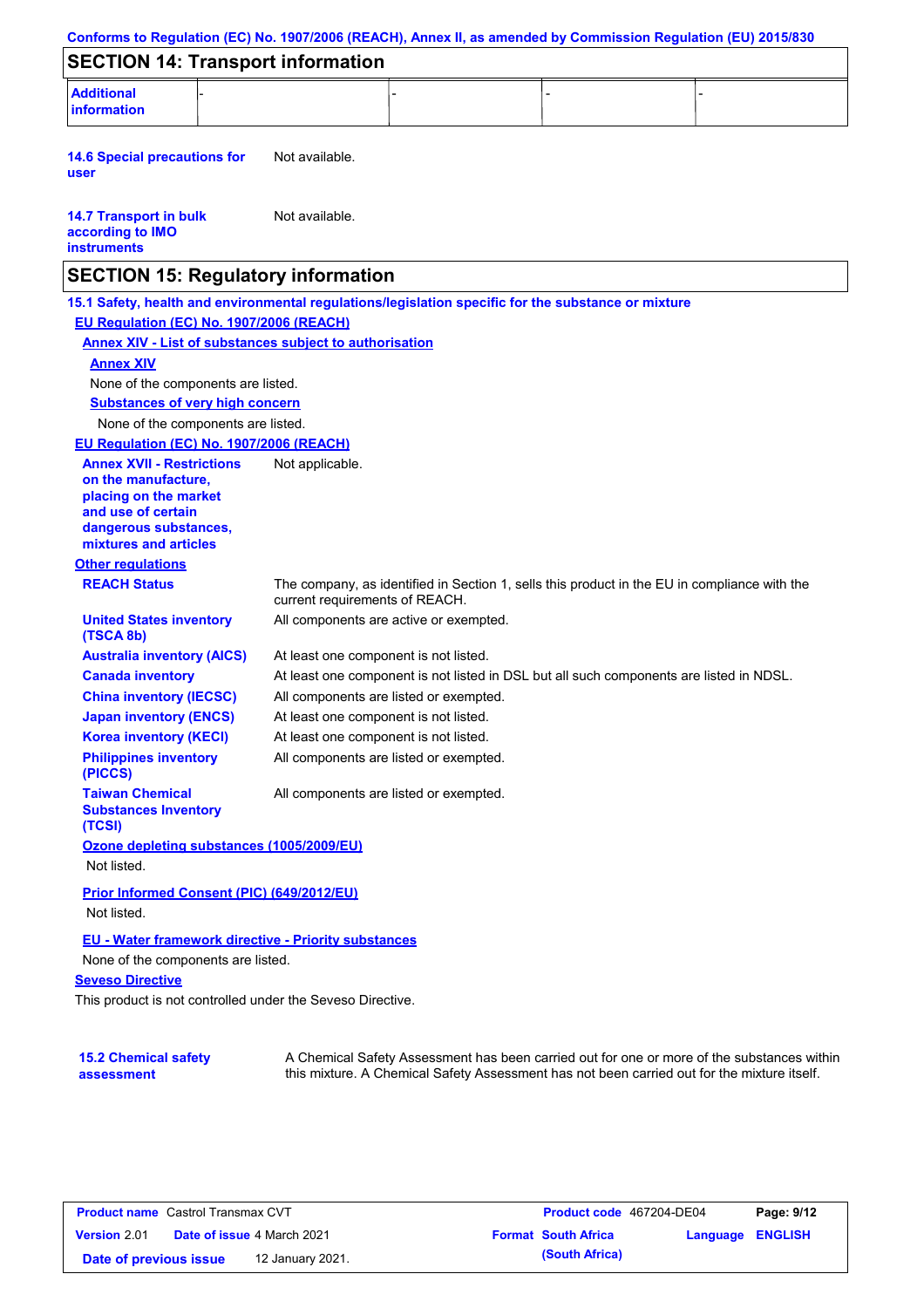# **SECTION 16: Other information**

| <b>Abbreviations and acronyms</b> | ADN = European Provisions concerning the International Carriage of Dangerous Goods by<br>Inland Waterway |
|-----------------------------------|----------------------------------------------------------------------------------------------------------|
|                                   | ADR = The European Agreement concerning the International Carriage of Dangerous Goods by<br>Road         |
|                                   | ATE = Acute Toxicity Estimate                                                                            |
|                                   | BCF = Bioconcentration Factor                                                                            |
|                                   | CAS = Chemical Abstracts Service                                                                         |
|                                   | CLP = Classification, Labelling and Packaging Regulation [Regulation (EC) No. 1272/2008]                 |
|                                   | CSA = Chemical Safety Assessment                                                                         |
|                                   | CSR = Chemical Safety Report                                                                             |
|                                   | DMEL = Derived Minimal Effect Level                                                                      |
|                                   | DNEL = Derived No Effect Level                                                                           |
|                                   | EINECS = European Inventory of Existing Commercial chemical Substances                                   |
|                                   | ES = Exposure Scenario                                                                                   |
|                                   | EUH statement = CLP-specific Hazard statement                                                            |
|                                   | EWC = European Waste Catalogue                                                                           |
|                                   | GHS = Globally Harmonized System of Classification and Labelling of Chemicals                            |
|                                   | IATA = International Air Transport Association                                                           |
|                                   | IBC = Intermediate Bulk Container                                                                        |
|                                   | IMDG = International Maritime Dangerous Goods                                                            |
|                                   | LogPow = logarithm of the octanol/water partition coefficient                                            |
|                                   | MARPOL = International Convention for the Prevention of Pollution From Ships, 1973 as                    |
|                                   | modified by the Protocol of 1978. ("Marpol" = marine pollution)                                          |
|                                   | OECD = Organisation for Economic Co-operation and Development                                            |
|                                   | PBT = Persistent, Bioaccumulative and Toxic                                                              |
|                                   | <b>PNEC = Predicted No Effect Concentration</b>                                                          |
|                                   | REACH = Registration, Evaluation, Authorisation and Restriction of Chemicals Regulation                  |
|                                   | [Regulation (EC) No. 1907/2006]                                                                          |
|                                   | RID = The Regulations concerning the International Carriage of Dangerous Goods by Rail                   |
|                                   | <b>RRN = REACH Registration Number</b>                                                                   |
|                                   | SADT = Self-Accelerating Decomposition Temperature                                                       |
|                                   | SVHC = Substances of Very High Concern                                                                   |
|                                   | STOT-RE = Specific Target Organ Toxicity - Repeated Exposure                                             |
|                                   | STOT-SE = Specific Target Organ Toxicity - Single Exposure                                               |
|                                   | TWA = Time weighted average                                                                              |
|                                   | $UN = United Nations$                                                                                    |
|                                   | UVCB = Complex hydrocarbon substance                                                                     |
|                                   | VOC = Volatile Organic Compound                                                                          |
|                                   | vPvB = Very Persistent and Very Bioaccumulative                                                          |
|                                   | Varies = may contain one or more of the following $64741-88-4$ / RRN 01-2119488706-23,                   |
|                                   | 64741-89-5 / RRN 01-2119487067-30, 64741-95-3 / RRN 01-2119487081-40, 64741-96-4/ RRN                    |
|                                   | 01-2119483621-38, 64742-01-4 / RRN 01-2119488707-21, 64742-44-5 / RRN                                    |
|                                   | 01-2119985177-24, 64742-45-6, 64742-52-5 / RRN 01-2119467170-45, 64742-53-6 / RRN                        |
|                                   | 01-2119480375-34, 64742-54-7 / RRN 01-2119484627-25, 64742-55-8 / RRN                                    |
|                                   | 01-2119487077-29, 64742-56-9 / RRN 01-2119480132-48, 64742-57-0 / RRN                                    |
|                                   | 01-2119489287-22, 64742-58-1, 64742-62-7 / RRN 01-2119480472-38, 64742-63-8,                             |
|                                   | 64742-65-0 / RRN 01-2119471299-27, 64742-70-7 / RRN 01-2119487080-42, 72623-85-9 /                       |
|                                   | RRN 01-2119555262-43, 72623-86-0 / RRN 01-2119474878-16, 72623-87-1 / RRN                                |
|                                   | 01-2119474889-13                                                                                         |

**Procedure used to derive the classification according to Regulation (EC) No. 1272/2008 [CLP/GHS]**

| <b>Classification</b><br>Not classified.                                               |                             | <b>Justification</b>                                                                    |
|----------------------------------------------------------------------------------------|-----------------------------|-----------------------------------------------------------------------------------------|
|                                                                                        |                             |                                                                                         |
| <b>Full text of abbreviated H</b><br>statements                                        | H304<br>H319                | May be fatal if swallowed and enters airways.<br>Causes serious eye irritation.         |
| <b>Full text of classifications</b><br><b>[CLP/GHS]</b>                                | Asp. Tox. 1<br>Eve Irrit. 2 | <b>ASPIRATION HAZARD - Category 1</b><br>SERIOUS EYE DAMAGE/EYE IRRITATION - Category 2 |
| <b>History</b>                                                                         |                             |                                                                                         |
| Date of issue/ Date of<br>revision                                                     | 04/03/2021.                 |                                                                                         |
| Date of previous issue                                                                 | 12/01/2021.                 |                                                                                         |
| <b>Prepared by</b>                                                                     | <b>Product Stewardship</b>  |                                                                                         |
| $\triangledown$ Indicates information that has changed from previously issued version. |                             |                                                                                         |

### **Notice to reader**

| <b>Product name</b> Castrol Transmax CVT |                                   |                  | <b>Product code</b> 467204-DE04 | Page: 10/12                |                         |  |
|------------------------------------------|-----------------------------------|------------------|---------------------------------|----------------------------|-------------------------|--|
| <b>Version 2.01</b>                      | <b>Date of issue 4 March 2021</b> |                  |                                 | <b>Format South Africa</b> | <b>Language ENGLISH</b> |  |
| Date of previous issue                   |                                   | 12 January 2021. |                                 | (South Africa)             |                         |  |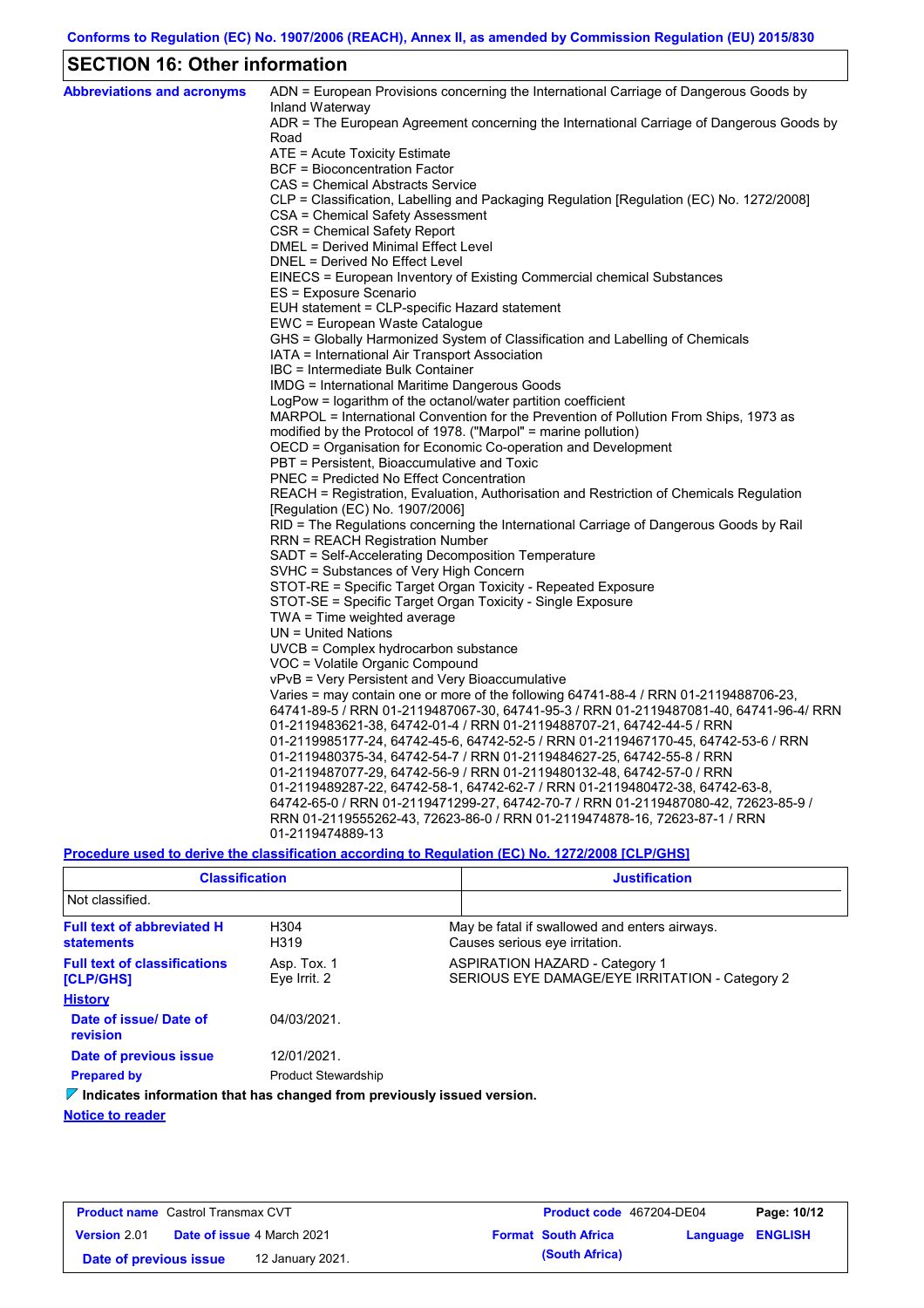## **SECTION 16: Other information**

All reasonably practicable steps have been taken to ensure this data sheet and the health, safety and environmental information contained in it is accurate as of the date specified below. No warranty or representation, express or implied is made as to the accuracy or completeness of the data and information in this data sheet.

The data and advice given apply when the product is sold for the stated application or applications. You should not use the product other than for the stated application or applications without seeking advice from BP Group.

It is the user's obligation to evaluate and use this product safely and to comply with all applicable laws and regulations. The BP Group shall not be responsible for any damage or injury resulting from use, other than the stated product use of the material, from any failure to adhere to recommendations, or from any hazards inherent in the nature of the material. Purchasers of the product for supply to a third party for use at work, have a duty to take all necessary steps to ensure that any person handling or using the product is provided with the information in this sheet. Employers have a duty to tell employees and others who may be affected of any hazards described in this sheet and of any precautions that should be taken. You can contact the BP Group to ensure that this document is the most current available. Alteration of this document is strictly prohibited.

| <b>Product name</b> Castrol Transmax CVT |                                   | <b>Product code</b> 467204-DE04 |                         | Page: 11/12 |
|------------------------------------------|-----------------------------------|---------------------------------|-------------------------|-------------|
| <b>Version 2.01</b>                      | <b>Date of issue 4 March 2021</b> | <b>Format South Africa</b>      | <b>Language ENGLISH</b> |             |
| Date of previous issue                   | 12 January 2021.                  | (South Africa)                  |                         |             |